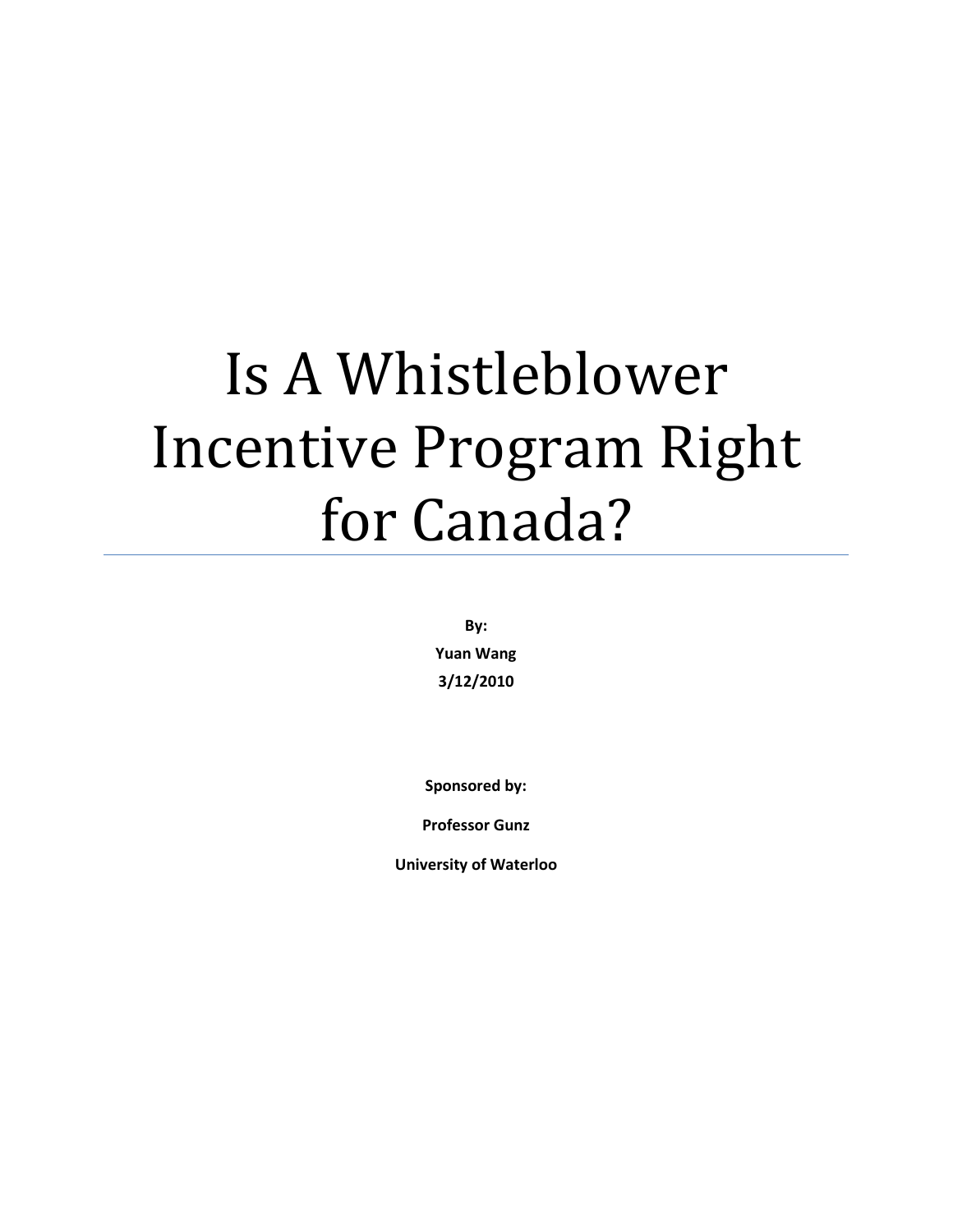## **Introduction**

On February 10, 2004, "Auditor General Sheila Fraser's report revealed the federal government had mismanaged hundreds of millions of taxpayer dollars between 1997 and 2001" (CBC News Online, 2006). On February 24, 2004, Olympic gold medalist Myriam Bédard alleged that she was forced out of her job at Via Rail after she questioned some transactions related to the Sponsorship Scandal (CBC News Online, 2006). The Sponsorship Scandal and the related allegations of whistleblowers being silenced prompted the Canadian federal government to consider and implement significant legislative reforms such as the Federal Accountability Act to protect whistleblowers and deter potential fraud in the future. One of the possible reforms considered by the Conservatives was to introduce whistleblower incentive legislation similar to the False Claims Act (FCA) in the U.S. (May, 2006). This paper will first provide a brief background on the False Claims Act and explain why introducing similar legislation in Canada is worthy of consideration. Then, it will analyze the potential financial costs and benefits of implementing FCA-like legislation in Canada. Finally, it will explore the ethical implications of such legislation. By analyzing the financial and ethical implications, this paper aims to determine whether introducing FCA-like legislation would be good public policy in Canada.

#### **What is the False Claims Act?**

The False Claims Act (FCA) was first introduced in the United States in 1863 to combat fraud by government contractors during the American Civil War (Lewis, 2000). It contains a whistleblower-incentive component that rewards private citizens for reporting fraud committed by government contractors (Lewis, 2000). This whistleblower-incentive component is the focus of this paper. The False Claims Act was amended in 1986 to increase its scope and create greater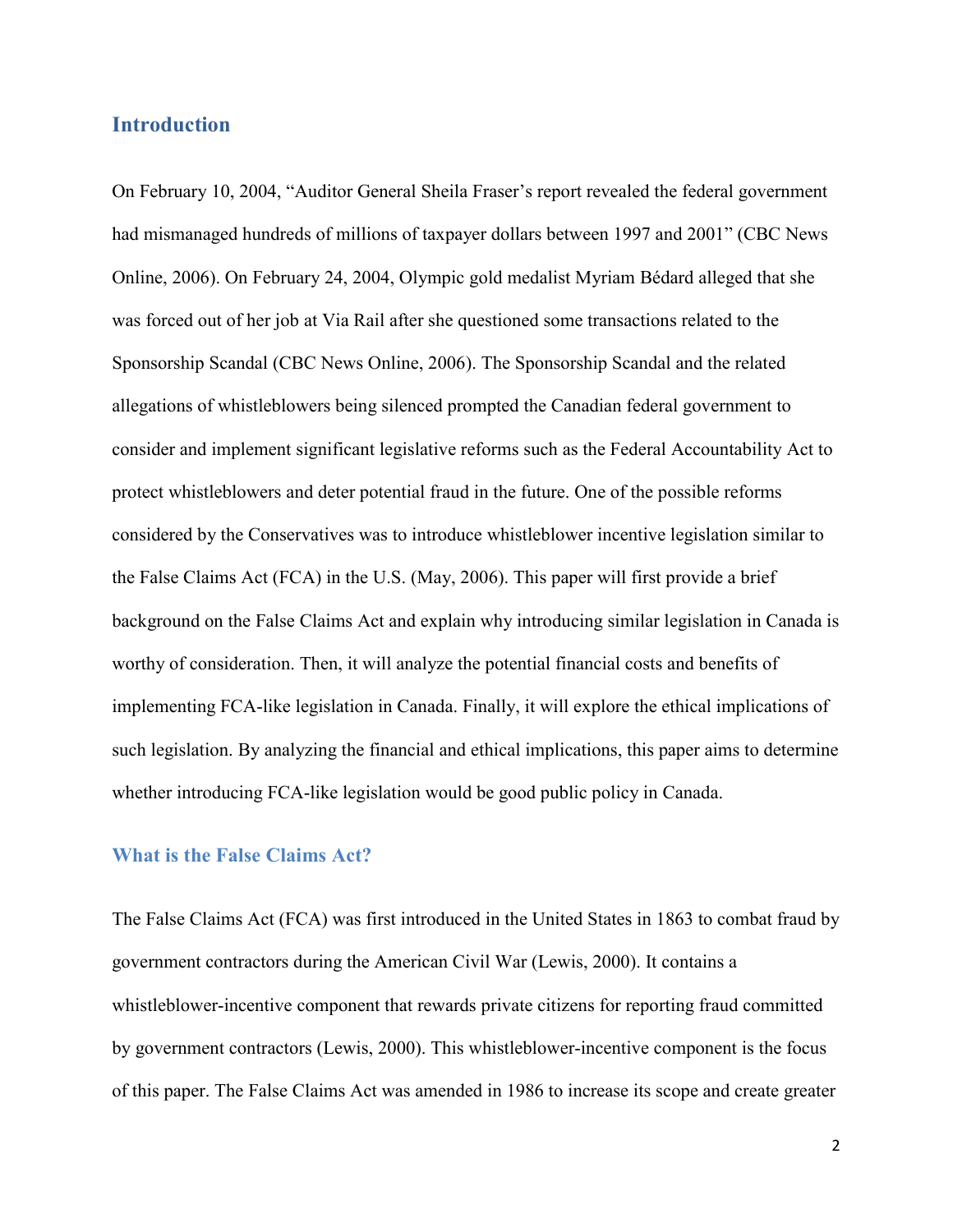incentives for whistleblowers (Lewis, 2000). In its current form, if a private citizen suspects that a contractor is defrauding the government, the private citizen, also known as the relator, can bring his/her allegation to the Department of Justice (DoJ) in what is referred to as a Qui Tam case (Lewis, 2000). The DoJ then investigates the allegation and decides whether to pursue the case (Lewis, 2000). If the DoJ declines to intervene, the private citizen can sue on the government's behalf (Lewis, 2000). In any case, if the suit is successful, a substantial portion of the reward or settlement (15-30% depending on the relator's contribution to the case) is awarded to the relator (Lewis, 2000)..

#### **Why is FCA-like legislation relevant in Canada?**

The two main reasons why FCA-like legislation is worthy of consideration for Canada are the absence of private-sector whistleblower legislation in Canada and the success of the FCA in the United States. According to the Treasury Board of Canada (2009), the Canadian federal government spent approximately \$15 billion on private-sector contracts in 2007. Due to the federal government's economic stimulus spending during our current recession, this figure is expected to be even larger in 2009. It is vitally important that this money is spent wisely. Thus, the absence of private-sector whistleblower legislation represents a missed opportunity for the Canadian government to catch and deter fraud in this area.

The success of the FCA in the U.S. makes it a good model to consider for private-sector whistleblower legislation in Canada. Between 2000 and 2008, the U.S. government has regularly recovered over \$1 billion per year from whistleblower-initiated FCA cases (U.S. Department of Justice, 2008). In 2007, the U.S. government recovered approximately \$1.44 billion (\$1.26 billion net of payment to relators) from \$458 billion of spending on private contractors (U.S.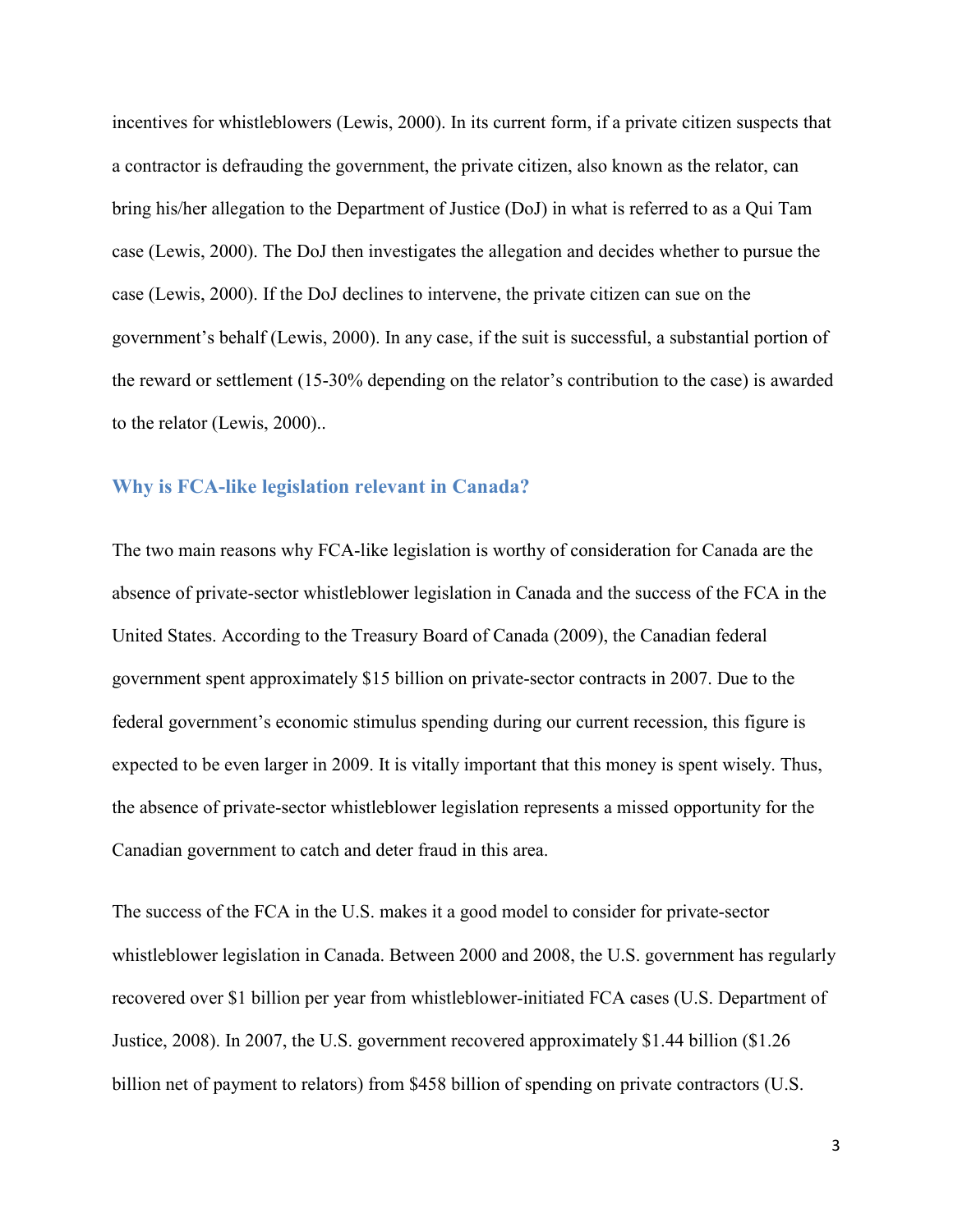Department of Justice, 2008) (OMB Watch, 2009). If we assume that government contract fraud occurs with a similar frequency in Canada, the Canadian government could have recovered approximately \$47 million<sup>1</sup> (\$42 million<sup>2</sup> net of payment to relators) from \$15 billion of spending on private contractors in 2007 through a FCA-like legislation. To put this into perspective, the Canadian government could pay the university tuitions for 10,000 undergraduate students for a year with \$42 million<sup>3</sup>. So it is worthwhile to consider whistleblower incentive legislation that might help the government catch existing fraud and deter future fraud.

This paper aims to examine the potential consequences for Canada of adopting legislation with the same scope and similar mechanism of enforcement as the whistleblower incentive component of the FCA. Because of the structural differences between the Canadian and U.S. governments, a successful implementation of FCA-like legislation in Canada should leverage existing Canadian government apparatus such as the Auditor General and the Public Prosecution Service of Canada. A full discussion on the implementation of FCA-like legislation in Canada is beyond the scope of this paper.

## **Financial Benefits and Costs**

Introducing FCA-like legislation in Canada is expected to bring significant financial benefit to the Canadian government in the forms of damages recovered from fraud and deterrence of potential fraud. Introducing such legislation is also expected to create additional costs for both the government and private sector contractors. To compare the potential financial benefits and

-

 $1$  1.44 billion / 458 billion \* 15 billion = 47 million

 $2^{2}$  1.26 billion / 458 billion \* 15 billion = 42 million

 $3$  According to StatCan (2006), university students pay on average \$4347 for tuitions in the 2006/2007 academic year.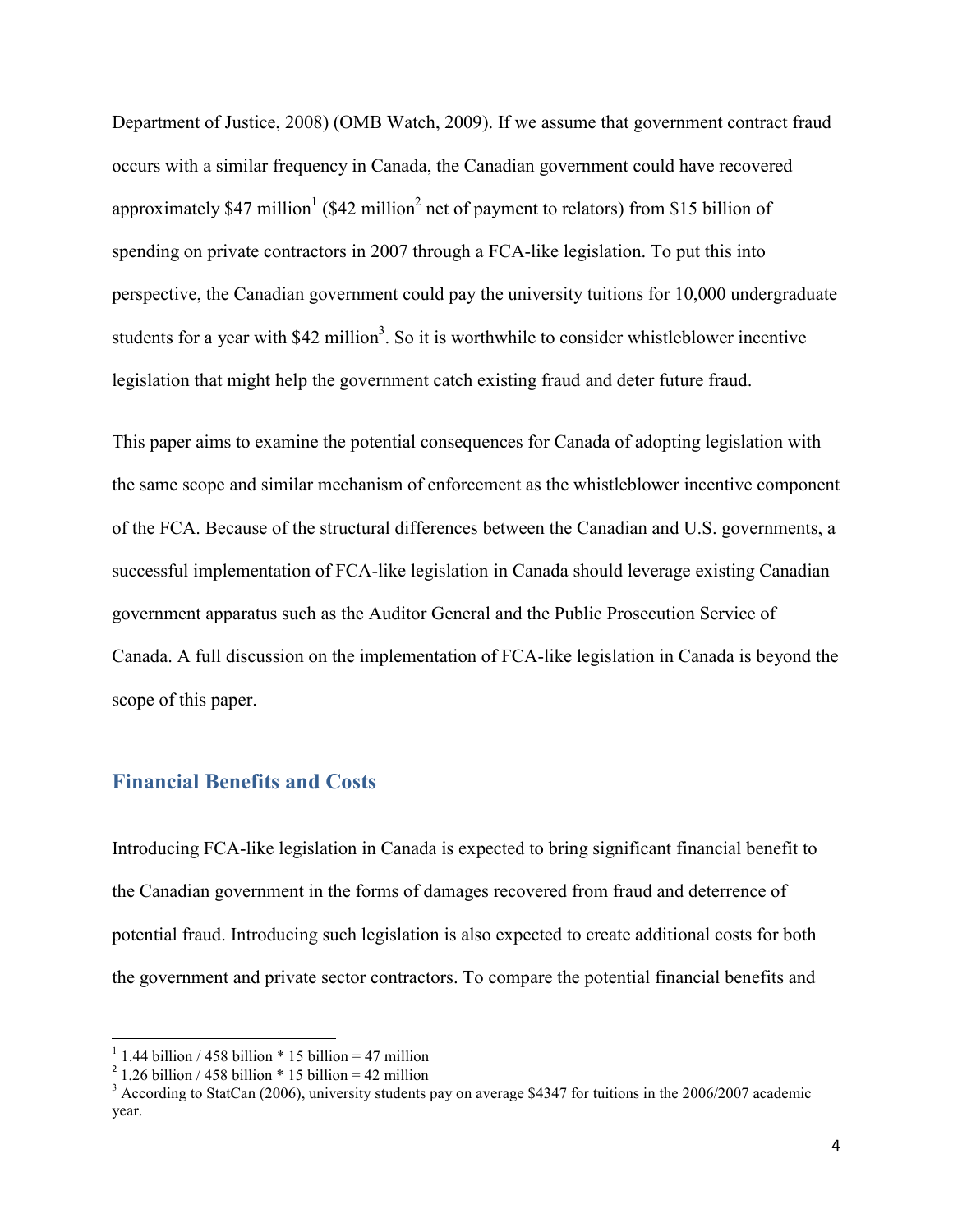costs of introducing FCA-like legislation in Canada, this paper will first estimate the benefits and costs of the FCA to the U.S. between 1997 and 2001. The financial benefit data is largely derived from the U.S. DoJ's False Claims Act Statistics (2008), and the financial cost analysis is based largely on Carson's 2008 study. Then this paper will forecast the benefits and costs of introducing similar legislation in Canada in a year like 2007 assuming that both benefits and costs will scale with government spending on private contractors. This cost-benefit analysis is summarized in tabular form in Appendix A. Based on this analysis, it is expected that FCA-like legislation would provide a net financial benefit to Canada. While this analysis does not fully account for the differences between Canada and the U.S., one can see in Appendix A that there is a large allowable margin for error in determining whether FCA-like legislation would be financially beneficial to Canada.

#### **Benefits**

Introducing FCA-like legislation in Canada is expected to bring two main benefits: it will help the Canadian government catch and recover damages from existing fraud and it will help deter potential fraud.

To estimate the damages the Canadian government could potentially recover from fraud through FCA-like legislation, it is useful to look at the historical data in the U.S. Since it was amended in 1986, the FCA has been an indisputable success in the U.S. in terms of damages recovered. According to the U.S. Department of Justice (2008), between 1986 and 2008, the U.S. government has recovered over \$13 billion (\$12 billion net of payment to relators) from whistleblower-initiated FCA cases. This represents approximately 60% of the total recoveries of \$22 billion from both whistleblower-initiated and government-initiated FCA cases between 1987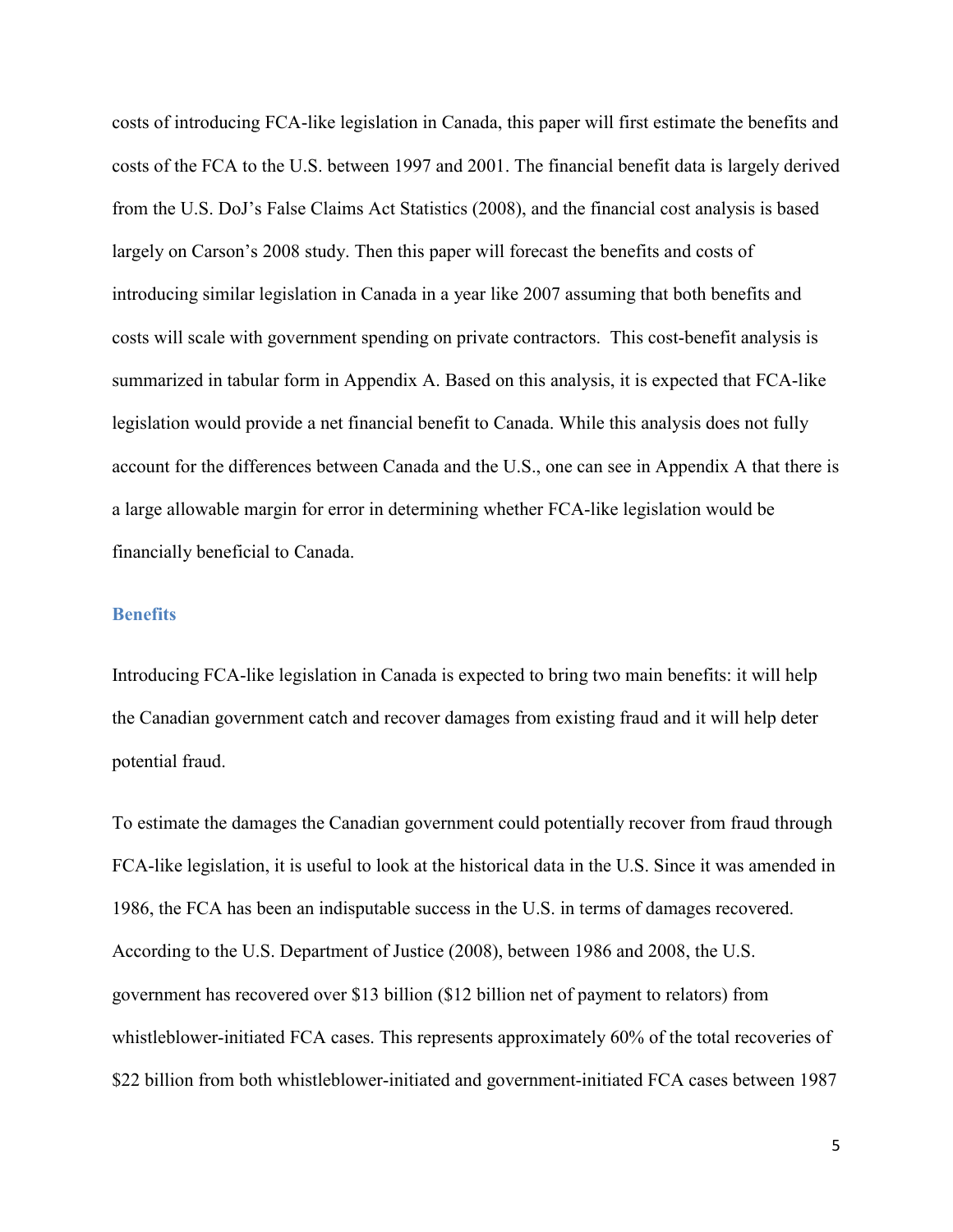and 2008. As illustrated by the graphs below, between 2000 and 2008, the U.S. government has regularly recovered \$1 billion or more per year through FCA Qui Tam. Therefore, it is reasonable to conclude that FCA Qui Tam is a valuable tool for the U.S. government in its fight against fraud and similar legislation could become a valuable tool for Canada.

For the period considered (1997-2001), the U.S. government recovered \$4.1 billion (\$3.5 billion net of payment to relators) through FCA Qui Tam cases from \$1 trillion of spending on private contractors (U.S. Department of Justice, 2008) (OMB Watch, 2009). If recoveries scale with total government spending on private sector contractors, Canada could have recovered over \$62 million<sup>4</sup> (\$52 million<sup>5</sup> net of payment to relators) through a FCA-like legislation in 2007.



<u>.</u>

4.1 billion / 1 trillion  $*$  15 billion = 62 million.

3.5 billion / 1 trillion \* 15 billion = 52 million.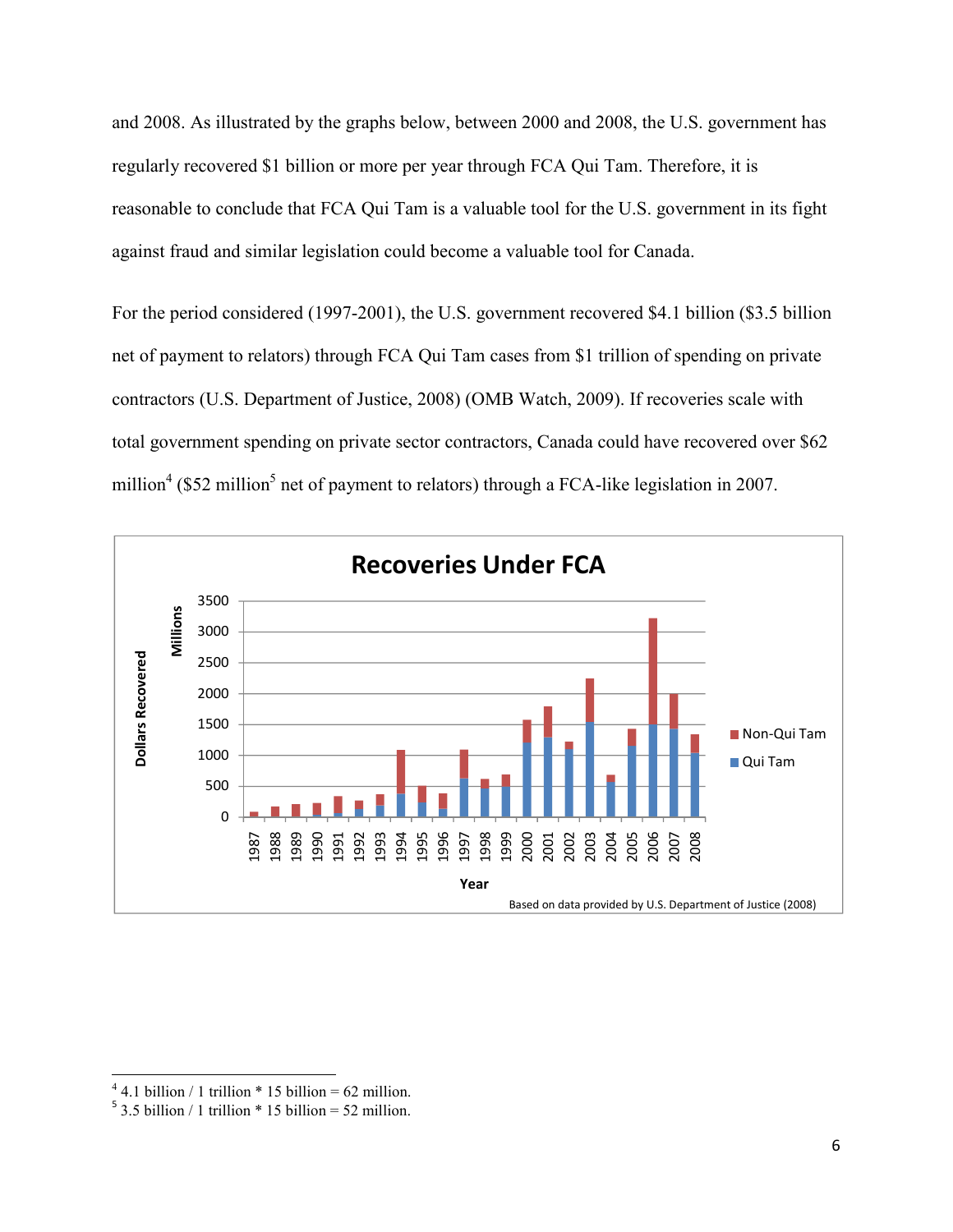

One of the reasons why the FCA has been so effective in the U.S. is that the financial incentives it offers have motivated private citizens to provide a wealth of high quality information to the government. This makes it financially worthwhile for the U.S. government to investigate and pursue the cases brought to its attention. According to U.S. Department of Justice (2008), between 1987 and 2008, 6199 cases were brought to its attention by private citizens and it chose to intervene in 1190 of these cases (19% intervention rate). Out of the 1190 cases, 1000 have been judged or settled in favour of the government, 52 have been dismissed and 138 remain active (a 95% success rate). This high success rate suggests that the U.S. government probably chose to pursue only the most promising cases with high probability of success and large potential payout. If Canada could obtain similar quality of information through a FCA-like legislation, it could become an invaluable source of information for Canada in its fight against fraud.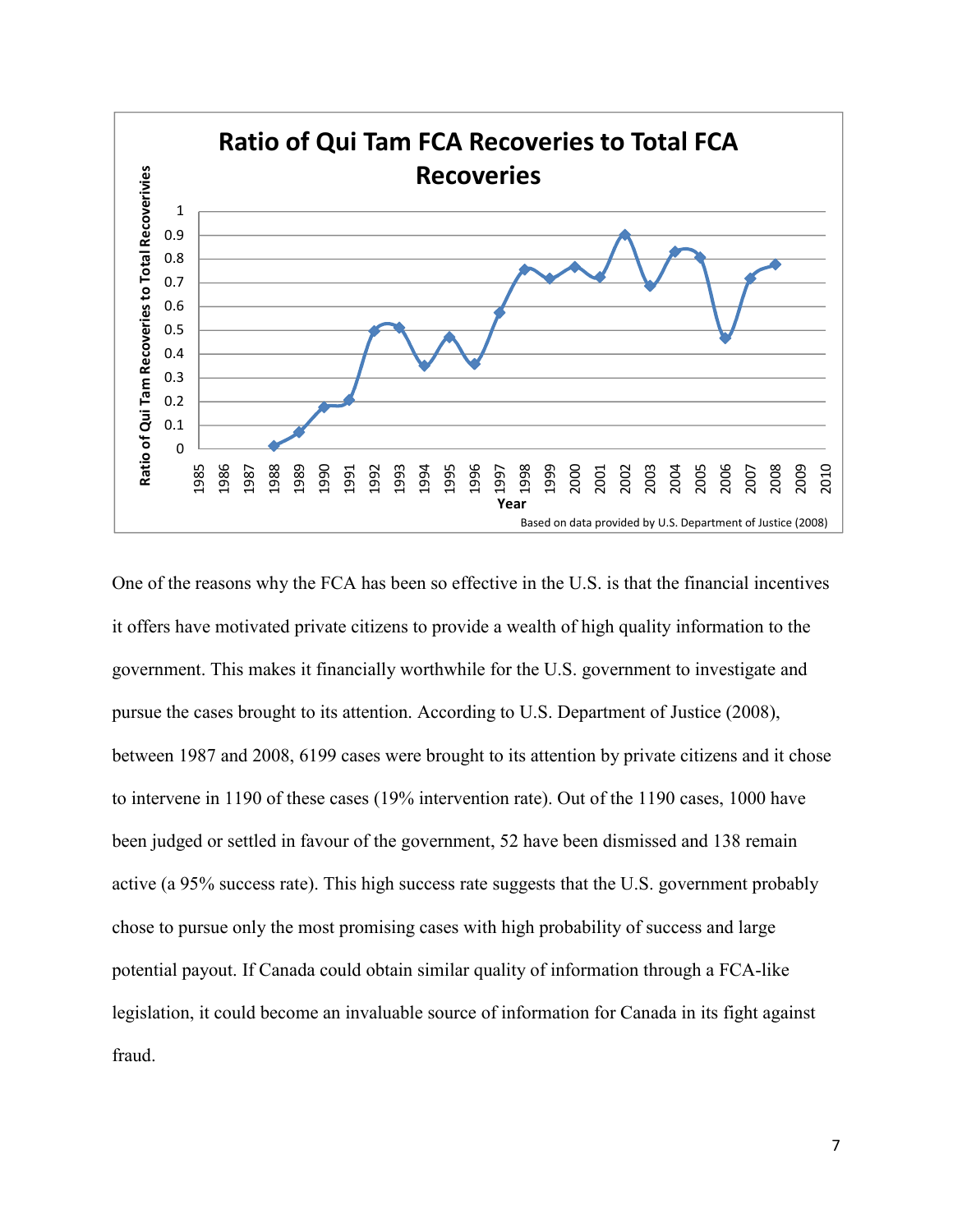In addition to helping the government uncover fraud and recover damages, introducing FCA-like legislation in Canada can also help deter potential fraud. Carson (2008) and Daniels (1995) argue that the FCA gives government contractors a strong incentive to avoid overbilling the government (whether through fraud or honest mistake) for fear of being reported. There is evidence to suggest that the 1986 amendment to the FCA encouraged companies to place a higher emphasis on internal controls to avoid overbilling the government. According to Ruhnka (2000), the 1986 amendment to the FCA coincided with significant increase in the number of Fortune 500 companies adopting or updating their official Codes of Conduct. Today, the FCA remains at the top of the U.S. corporate consciousness. This is evidenced by the numerous articles in industry publications advising government contractors to adopt rigorous internal controls to avoid overbilling the government and reduce the risk of FCA lawsuits (see (Blair, 2008), (Mattie, 2009) (Lankenau, 2004), (Spevak, 2006)). While the deterrence benefit is hard to quantify, Carson (2008) asserts that it should be greater than the actual recoveries under FCA. If Canada chooses to introduce FCA-like legislation, it is reasonable to expect that Canada could achieve similar deterrence effect.

#### **Costs**

Introducing FCA-like legislation in Canada is expected to create significant costs for the Canadian government and private contractors. The main financial costs are expected to be the resources that the government devotes to pursuing cases brought to its attention, the cost of false/baseless allegations to private contractors and the conflicts such legislation may have with voluntary compliance and disclosure programs. The following cost analysis draws heavily from Carson's 2008 analysis of the historical costs of the FCA in the U.S.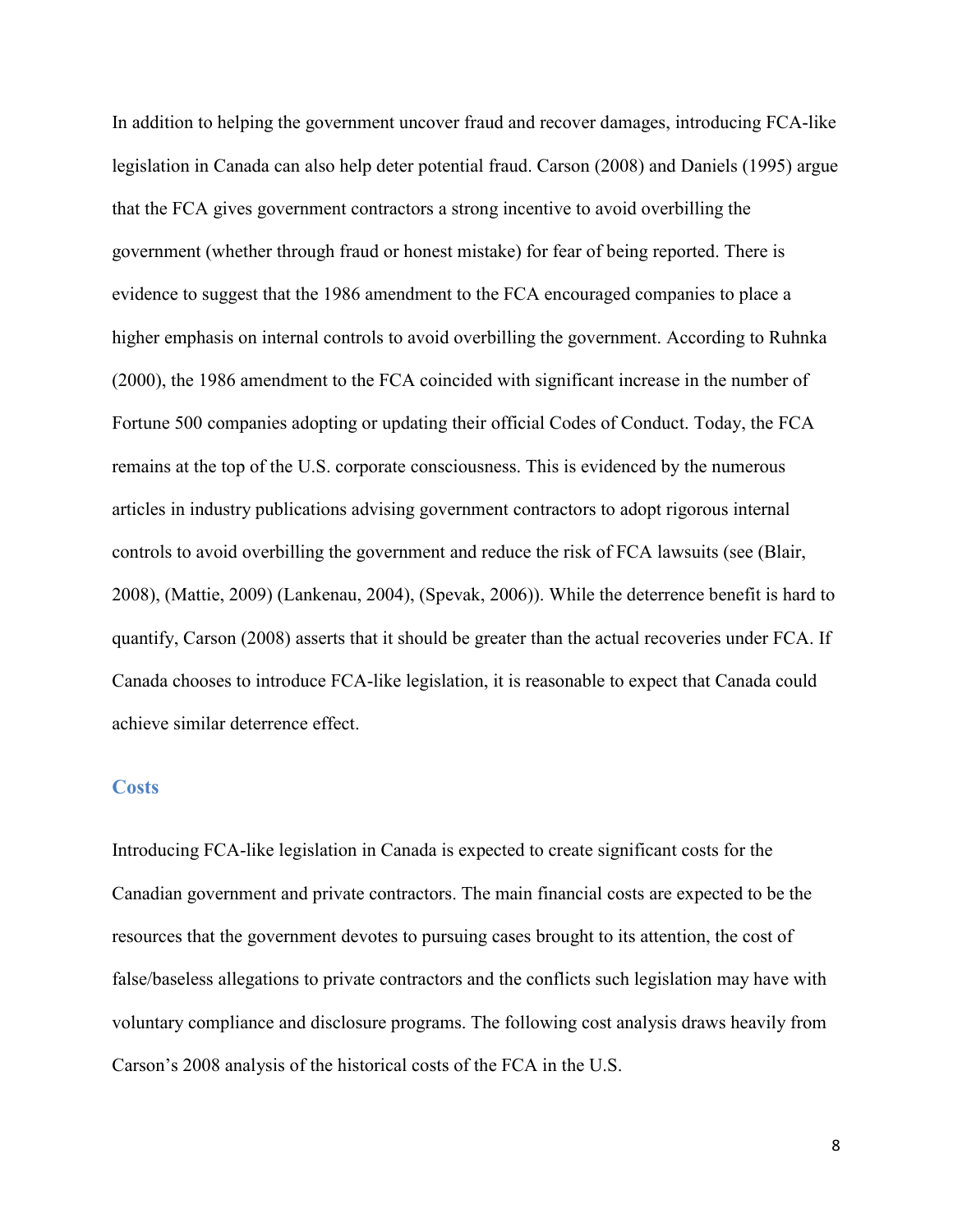To realize the benefits of FCA-like legislation in Canada, the Canadian government must devote the necessary resources to investigate and pursue credible cases brought forward by private individuals. If the legislation is designed in an efficient way to take advantage of the existing government apparatus in Canada, it is reasonable to expect that this cost will scale with the fewer expected cases of fraud in Canada. Carson (2008) estimated the total cost for the U.S. government to investigate all whistleblower-initiated FCA cases and intervene in legitimate cases between 1997 and 2001 to be \$310 million. Carson based his estimates on Meyer (2003)'s analysis on the U.S. government's spending and recovery on healthcare fraud under the FCA. Carson (2008) noted that Meyer prepared his report for Taxpayers Against Fraud (an advocacy group for the FCA) so the estimate is likely biased downwards. However, even if this figure is doubled or tripled, the total benefit of the FCA still outweighs its total costs (see Appendix A). Assuming that this cost scales with total government spending on private contractors, the Canadian government would have to spend approximately \$5 million to investigate and pursue alleged cases of wrong-doing in 2007 under a FCA-like legislation.

By providing a financial incentive for private citizens to bring forth claims of wrongdoing, critics of the FCA argue that introducing FCA-like legislation would cause an increase in false/baseless allegations. To estimate the potential cost of the false/baseless allegations to Canada, it is useful to look at the U.S. historical data. However, it is reasonable to expect this cost to be much lower in Canada because of the differences between the Canadian and American legal systems. Under the Canadian legal system, the loser could be liable to pay for part or all of the winner's legal costs. This means that if a private citizen brings a false/baseless case to the government and the government declines to intervene, the private citizen is unlikely to risk his/her personal wealth to pursue the case further.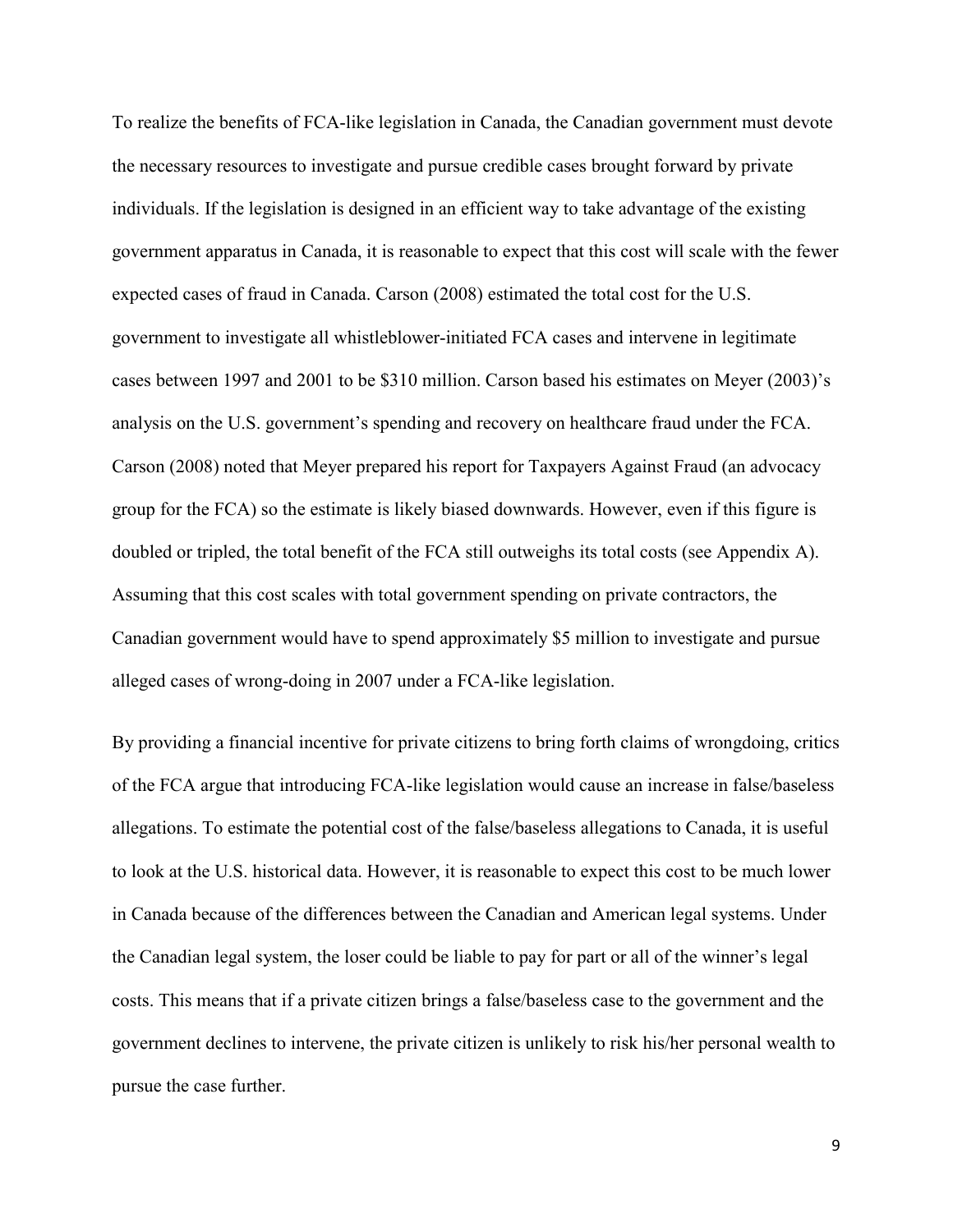The two main costs of false/baseless allegations are the government's costs to investigate these cases and the private contractors' costs to defend against these cases. The cost to the U.S. government to investigate false/baseless cases is included in our estimate of the U.S government's total cost of \$310 million to pursue all cases between 1997 and 2001. Carson (2008) estimated the cost of false/baseless cases to U.S. corporations between 1997 and 2001 to be \$792 million. In making this estimate, Carson made the following assumptions: all of the 2211 dismissed FCA Qui Tam cases between 1987 and 2001 were baseless and each baseless case costs the corporation approximately \$400,000 to defend (1987 dollars). Carson's estimate for number of false/baseless cases is conservative. It is reasonable to believe that not all dismissed cases were false/baseless. In fact, the U.S. DoJ's high success rate in the cases it chose to pursue (95%) suggests that it may be choosing to pursue only the most promising cases. Carson's estimate for the average per-case cost to corporations is also conservative because he based it on a 1986 estimate made by Yang and France (1987), who were critics of the FCA. Based on the above assumptions, Carson estimated the cost of false/baseless allegations to corporations between 1987 and 2001 to be \$884 million (\$1.3 billion adjusted for inflation) which translates to an inflation-adjusted cost of \$792 million between 1997 and 2001. If this cost scales with total government spending on private contractors, the cost of false/baseless allegations under a FCA-like legislation to private contractors in Canada would have been \$12 million in  $2007^6$ .

Some critics of the FCA argue that the FCA conflicts with voluntary compliance and disclosure programs that are designed to encourage corporations to implement internal controls to minimize the likelihood of fraud and to self-report when fraud does happen (Ruhnka J. C., 2000). The

.<br>-

 $6$  \$792 million / \$1 trillion  $*$  15 billion = 12 million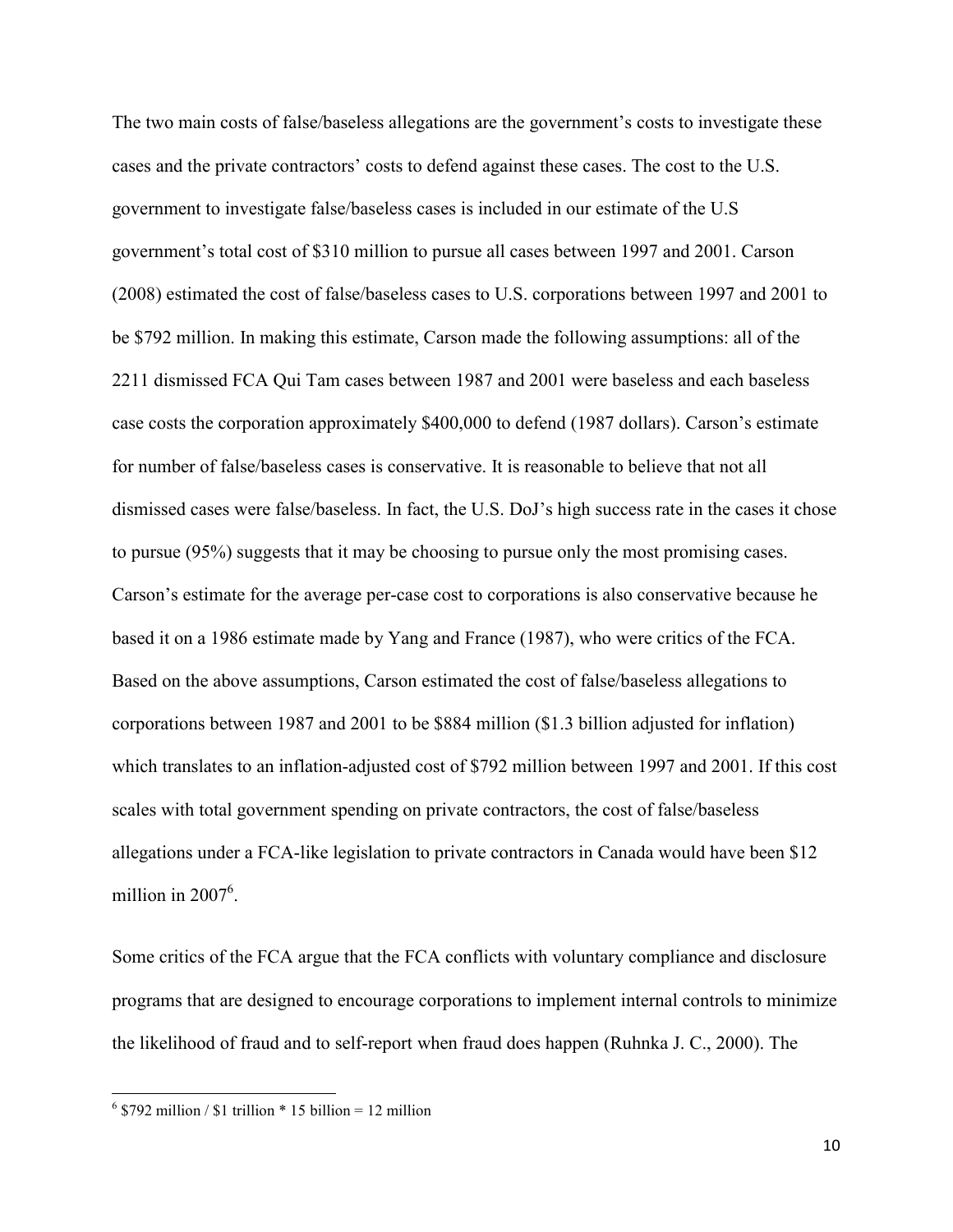interaction between the FCA and voluntary compliance and disclosure programs is complex. Proponents of the FCA argue that it complements voluntary compliance programs by creating a greater incentive for companies to catch, correct and voluntarily disclose their own mistakes to avoid FCA lawsuits (Daniels, 1995). As previously discussed, there is some evidence to support this argument.

Opponents of the FCA argue that the FCA reduces the effectiveness of voluntary compliance programs for two main reasons. Firstly, critics of FCA argue that the FCA creates a disincentive for companies to set up better internal controls because problems uncovered through internal controls could be used to sue the company (Ruhnka J. C., 2000). This is a valid criticism of the FCA. If Canadian legislators plan to introduce similar legislation in Canada, they should ensure that corporations that have demonstrated due diligence in their voluntary compliance activities could partially mitigate their legal liability. This will ensure that corporations will have an incentive to implement strong internal controls. Secondly, critics of the FCA argue that the FCA gives employees an incentive to circumvent the internal reporting systems so that they can report externally for profit (Ruhnka J. C., 2000). To address this concern, the Canadian version of the FCA should give courts the discretion, as is the case in the U.S., to reduce a whistleblower's reward when it is apparent that the whistleblowers had intentionally obstructed internal controls for personal gain. Also, it is important to recognize that a person mercenary enough to obstruct internal controls for personal gain would probably not have reported the wrong-doing at all without a financial reward (Carson, 2008). So the damage to the public would likely be greater without the FCA. Based on the above analysis, it is clear that the main conflicts between FCAlike legislation and voluntary compliance programs can be partially mitigated by fine-tuning the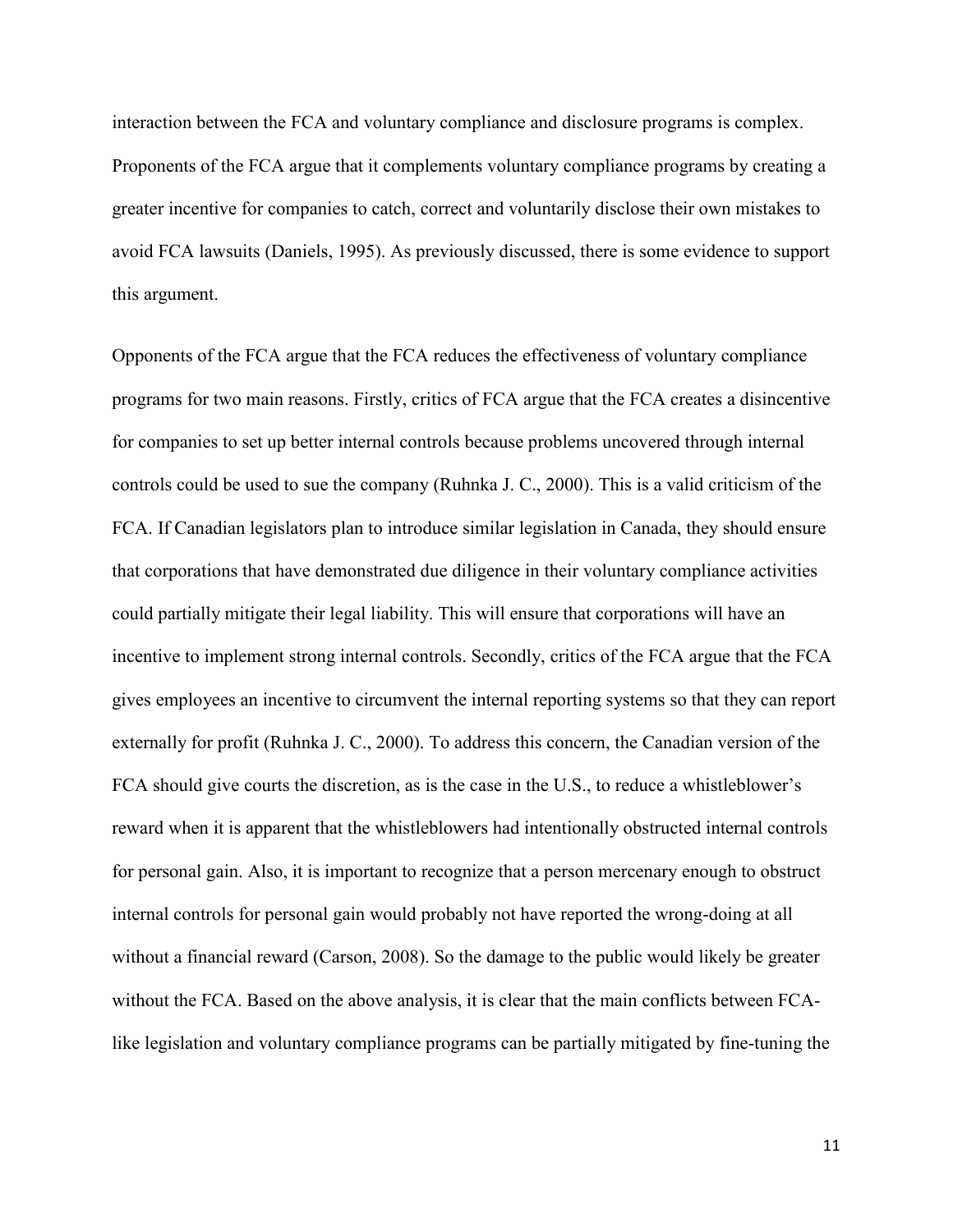legislation. Furthermore, the author of this paper believes that this cost is more than offset by the FCA's fraud deterrence benefit.

## **Ethical Implications:**

In determining whether a FCA-like legislation in Canada is good public policy, it is important to evaluate its ethical implications. Financially rewarding whistleblowers raises many serious ethical questions. The following issues are discussed and addressed in this paper: the perceived or actual tainting of whistleblower's motives, the ethicality of rewarding whistleblowers who were complicit in the wrongdoing and the ethicality of rewarding employees who did not report to their employer first. Critics of the FCA also contend that the FCA encourages false/baseless allegations and gives potential whistleblowers a perverse incentive to delay reporting so as to maximize their reward. These behavioural implications are also discussed and addressed.

#### **Tainting Whistleblower Motives**

There is a public perception that whistle-blowing should be done for the right reasons and not for financial gain. In 2006, when the Canadian parliament was considering the Conservatives' plan to reward bureaucratic whistleblowers \$1000 for uncovering wrongdoing, Edward Keyserlingk, Canada's public service integrity commissioner, testified before parliament that "it's a kind of motivation I would hope we don't have to appeal to." (Ditchburn, 2006) It is easy to understand Mr. Keyserlingk's concern. A glance at the headlines in the U.S. shows that the financial reward offered by the FCA has motivated some decidedly unpleasant behaviour by whistleblowers such as disputing how their award should be shared with an AIDS foundation (Armstrong, 2005).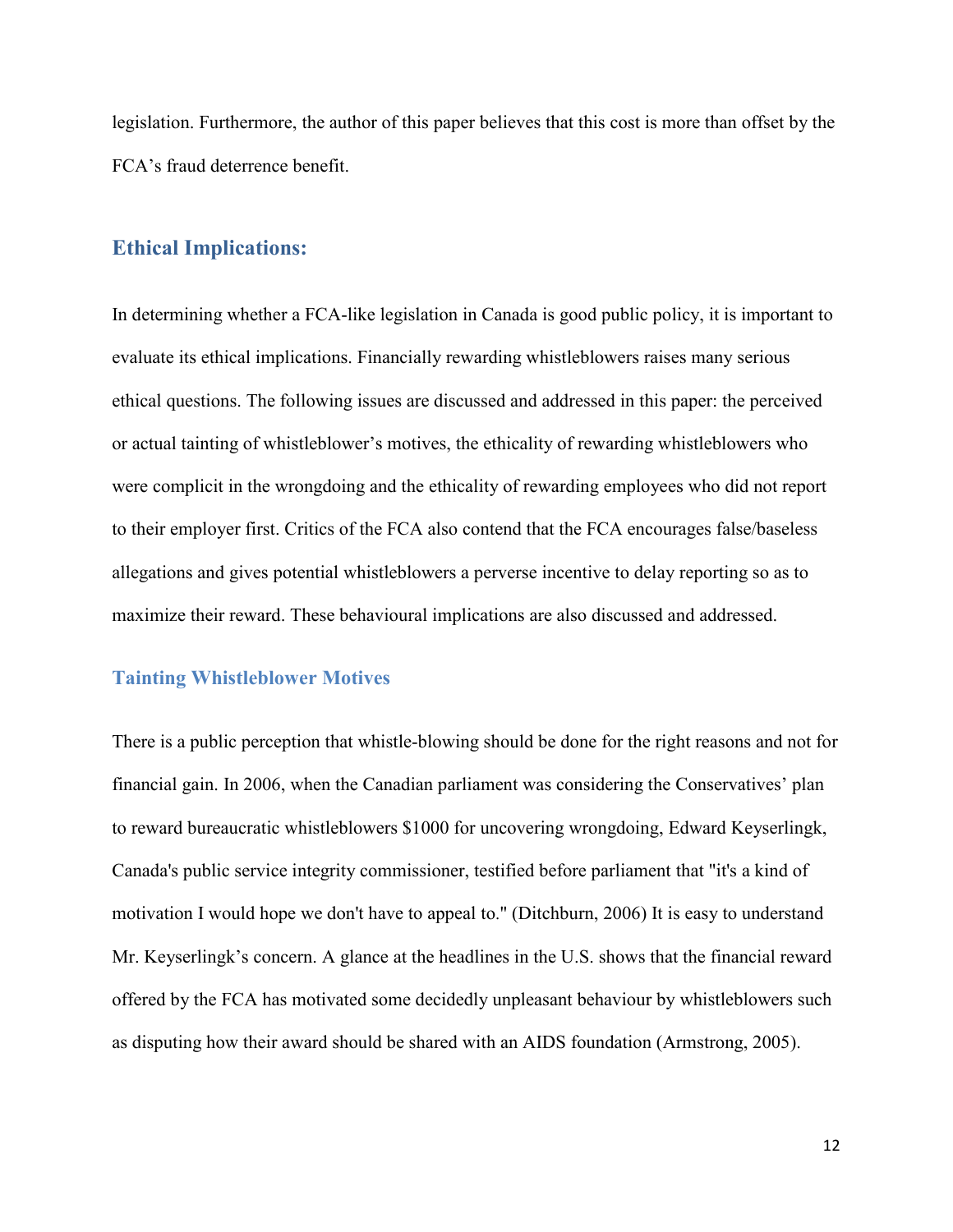The perceived or actual tainting of whistleblower motives by a financial reward has been debated in the ethics literature. Some authors place paramount importance on the motive for whistleblowing. Grant (2002) argues that "any indication that reward was anticipated, or in any way entered into the decision to blow the whistle, compromises the ethical quality of the act itself." On the other side, some authors argue that motive is irrelevant when considering the whistleblowing action it inspires. Bouville (2008) argues that Grant and others' preoccupation with motives is fallacious: "What do you think of someone who reflects 'what I am about to do is wrong because I would be saving lives for the wrong reasons' and decides not to act?". Carson (2008) argues that if people blow the whistle on real fraud for amoral or even immoral reasons such as greed or malice the act itself is nonetheless good. Carson based his argument on John Stuart Mills' assertion that "motive has nothing to do with the morality of the action, but much to do with the worth of the agent." Bouville (2008) further argues that because of the great personal costs of whistle-blowing we should not expect ordinary people to blow the whistle simply out of altruism just as we would not expect most people to sell all their property and donate the proceeds to African children. Most potential whistleblowers need a large reward to compensate them for taking the personal risk of whistle-blowing, and the FCA provides such a reward. After evaluating both sides of the argument, the author of this paper agrees that it is indeed preferable to have whistleblowers report on fraud without a thought for personal gain. However, if one is to choose between a whistleblower reporting a fraud out of personal interest or not at all, then it is preferable to have a whistleblower blowing the whistle for personal gain.

#### **Rewarding Whistleblowers Complicit in the Wrongdoing**

Many Canadians may object to rewarding "insider" whistleblowers who were complicit in the wrongdoing. For example, Lissak, an investment banker previously involved in illegal bond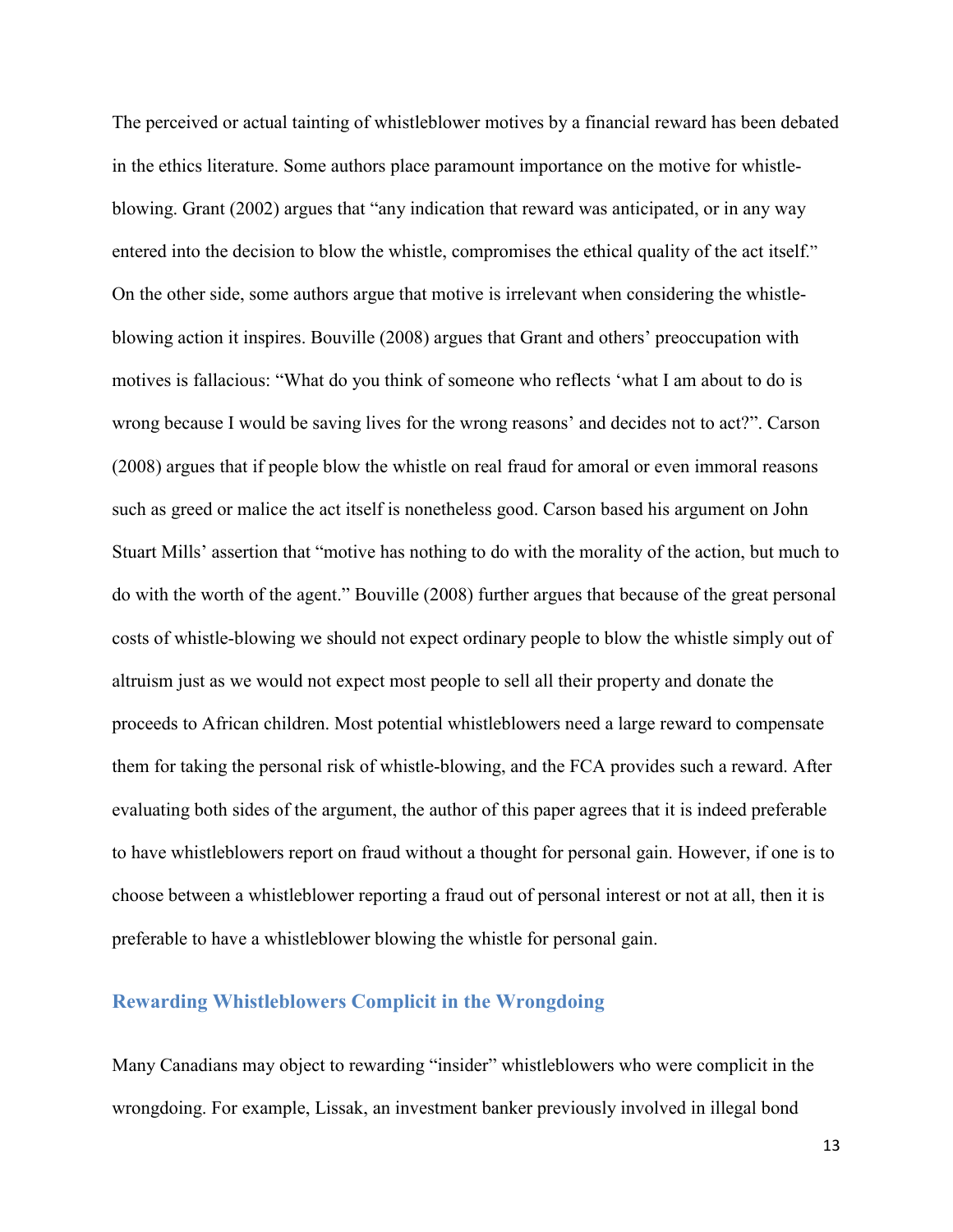underwriting schemes, received millions under the FCA for revealing how investment banks used such schemes to cheat municipal bond issuers (Gasparino, 1999). It may feel ethically dubious to reward someone who was involved in the wrongdoing. However, sometimes they are the people in the best position to report a fraud as Lissack states "These are things I know how to find ... Remember, you're talking to somebody who did all of these deals." (Hume, 2007)

Daniels (1995) provides a very good analysis of whether a whistleblower incentive program should reward whistleblowers who were complicit in the wrongdoing. He concluded that the FCA's approach of allowing the courts to set the reward for whistleblowers that were complicit in the wrongdoing is sometimes politically unpalatable but socially desirable. On one hand, Daniels argues that rewarding whistleblowers despite their complicity may motivate some employees to corrupt their coworkers into engaging in wrong-doing so that they can blow the whistle for profit. However the potential reward for reporting under FCA is likely to sow distrust among the wrongdoers and cause such schemes to collapse. On the other hand, Daniels argues that rewarding "insider" whistleblowers despite their complicity is ultimately good for the public because "insider" whistleblowers are often the only people who can stop a fraud. Daniels also argues that such a reward promotes the public good by encouraging the morally weak or corrupt employees to report wrongdoing out of self-interest when such wrongdoing could have gone undetected without the FCA.

#### **Rewarding Whistleblowers Who Did Not Go to Their Employers First**

There is a perception of disloyalty when whistleblowers go directly to the public without reporting to their employers first and giving their employer an opportunity to voluntarily correct their mistake or fraud. To address this issue, it is useful to categorize these whistleblowers into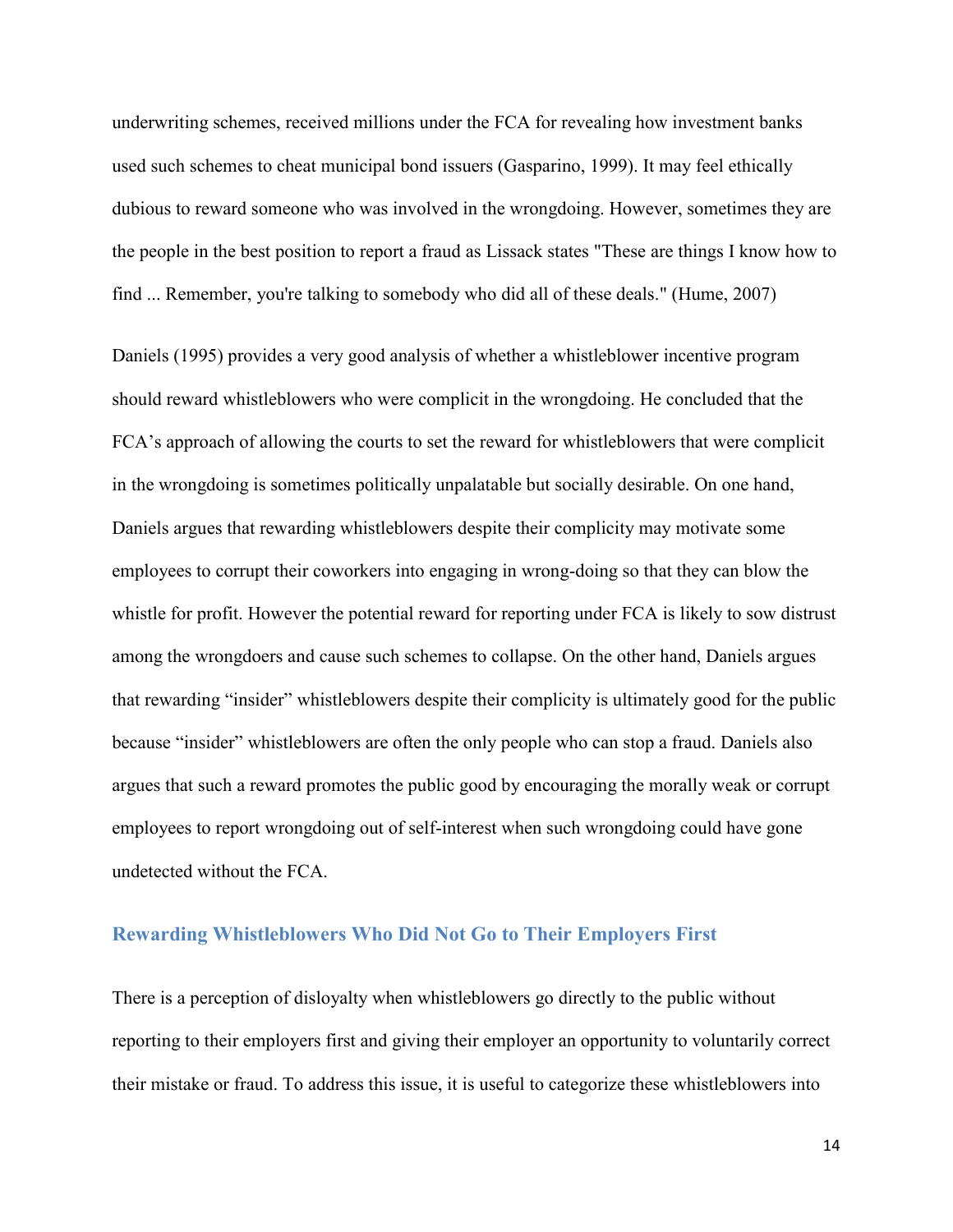two groups: those who do not report internally for fear of retaliation and those who cover up wrongdoing to maximize their own reward. In each case, it can be shown that the FCA ultimately promotes the public good. For whistleblowers who do not report internally for fear of retaliation, while their actions may seem disloyal their fears are well justified. As Carson (2008) argues, whistleblowers who report internally run the risk of retaliation and the wrongdoing being covered up. Ultimately, it is socially desirable to have these whistleblowers report the wrongdoing to some authority and the FCA offers them a relative safe way to do it. Furthermore, the public discomfort with employees who do not report to their employers first stems partially from the perception that it is preferable for companies to correct their wrongdoing voluntarily (Ruhnka J. C., 2000). However, according to Carson (2008) and Daniels (1995), internal whistle-blowing may not be in the public's best interest: a corporation might correct an internally reported problem but choose to not inform the government so the public could go uncompensated. For the case of whistleblowers who intentionally cover up wrongdoing to maximize their own reward, Carson (2008) argues that such individuals are so "mercenary and selfish" that they would not have reported the wrong-doing at all without the FCA. So the FCA serves the public interest by inducing such individuals to report wrong-doing.

#### **Encouraging False/Baseless Allegations**

Critics of the FCA claim that the FCA encourages disgruntled employees and "bounty hunters" to make false/baseless allegations against honest businesses (Blair, 2008). However, research has not shown a link between the FCA and a significant increase in frivolous lawsuits (Dyck, 2009). There are good reasons why the FCA has not encouraged excessive frivolous lawsuits. According to Carson (2008), a whistleblower making false allegations risks being found guilty of perjury. This provides a strong disincentive for making false/baseless allegations. Also if a

15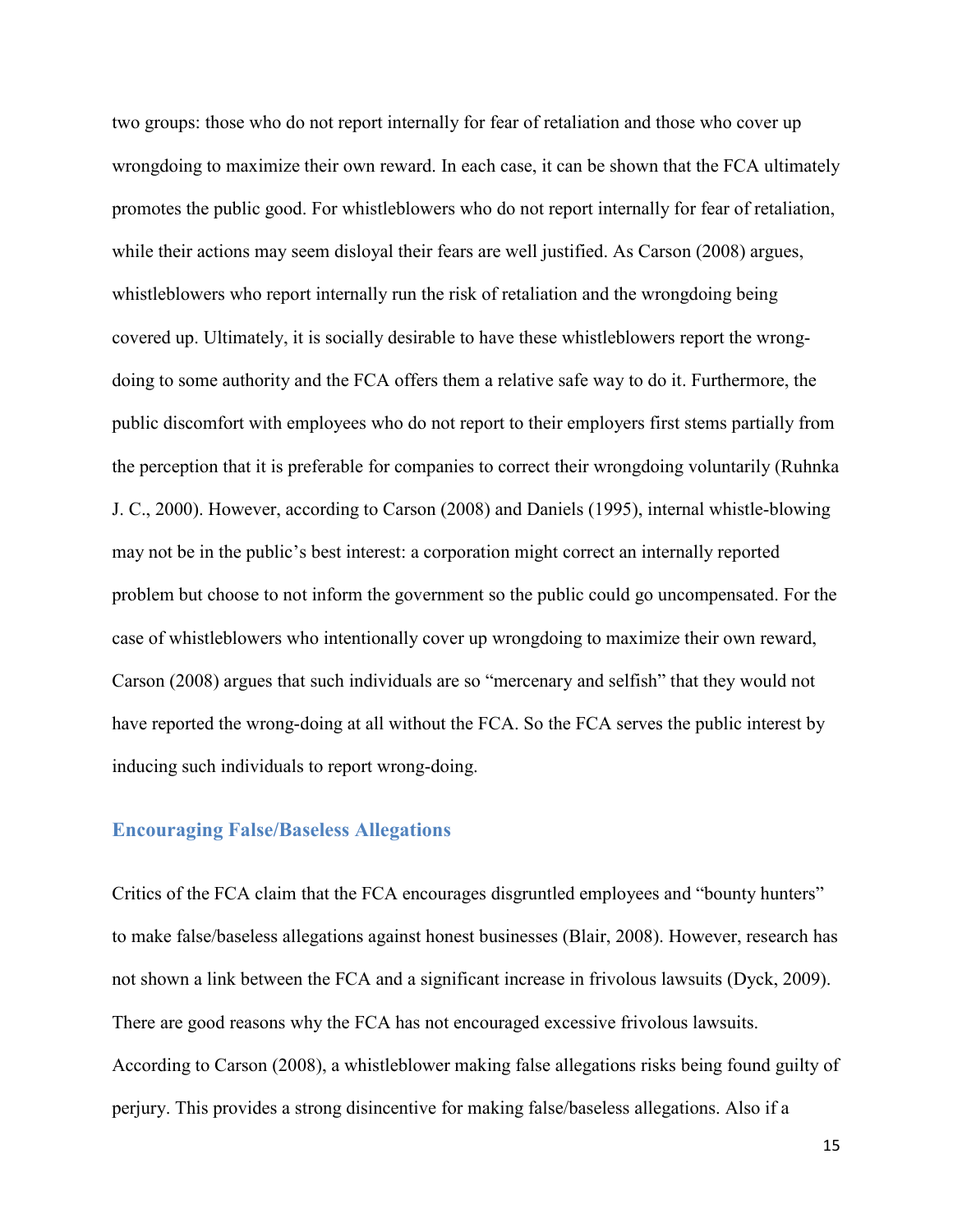whistleblower does not bring credible evidence to the government, the government has the discretion to not pursue the case (Carson, 2008). If the government declines, few whistleblowers have the will and resources to pursue a baseless case (Ruhnka J. C., 2000).

#### **Encouraging those aware of wrongdoing to delay reporting**

Some critics of the FCA argue that the FCA presents potential whistleblowers with a perverse incentive to delay whistle-blowing. A whistleblower's reward is based on the damage recovered so it is in his financial interest to delay reporting so as to maximize the damage (Ruhnka J. C., 1998). There is some evidence in the media to suggest that some whistleblowers might have delayed reporting. For example, in 1993, the DoJ tried to reduce a whistleblower's reward because it suspected that the whistleblower had delayed reporting to increase damages recovered (Naj, 1993). However, there are often legitimate reasons for whistleblowers to delay reporting. According to Carson (2008) and Daniels (1995), whistleblowers often need the time to make sure that fraud is actually taking place, build up sufficient evidence and, in some cases, give the company a chance to correct the issue internally. According to Carson (2008) and Lewis (2000), FCA also presents whistleblowers with an incentive to report quickly before another whistleblower does and takes the reward. Furthermore, Carson (2008) argues that a whistleblower selfish enough to intentionally delay reporting would not have reported at all without the FCA. In this case, it is better that he blew the whistle late rather than never. After assessing the competing incentives, the author of this paper believes that the FCA is likely to induce more timely reporting.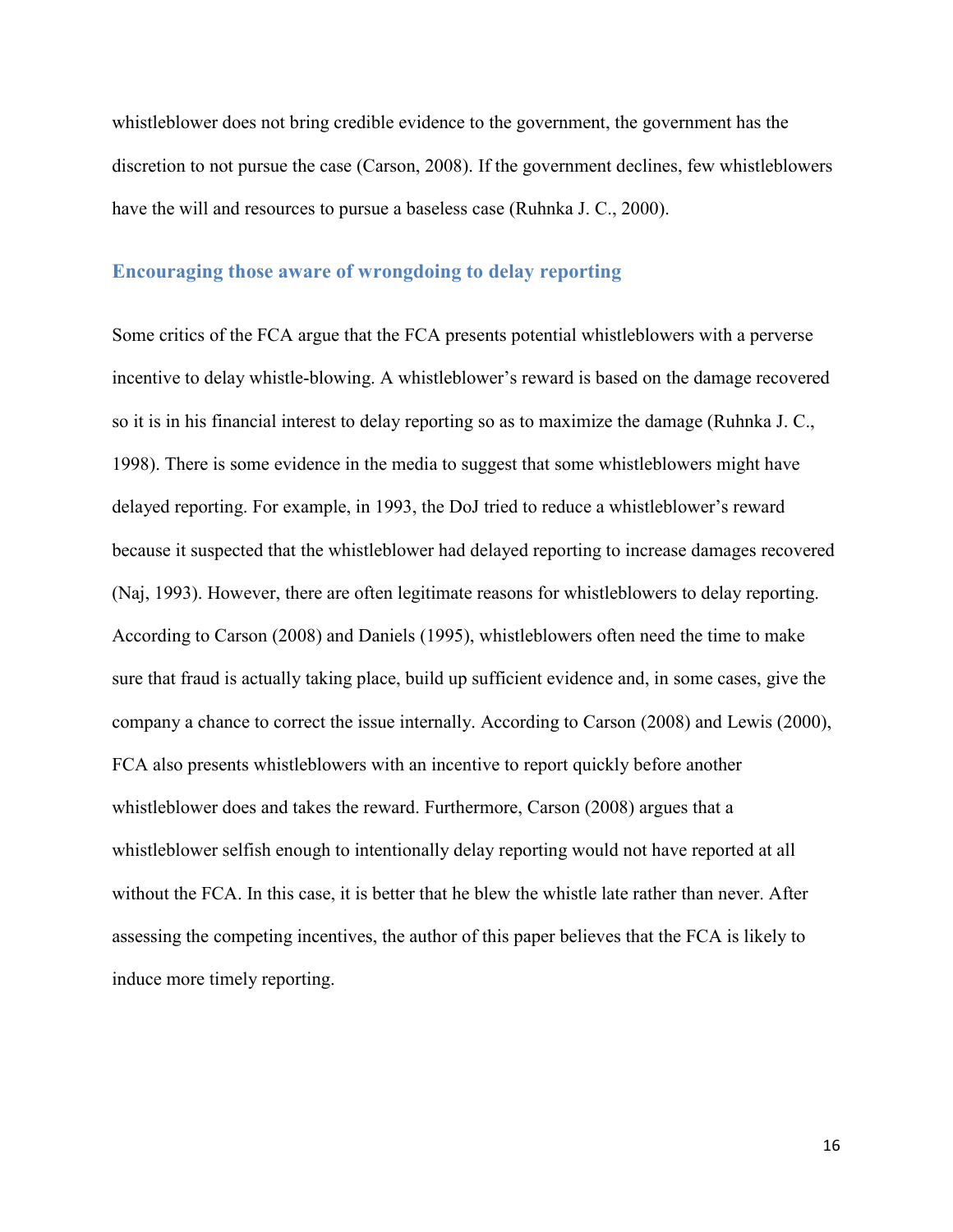## **Conclusion:**

In the aftermath of the Sponsorship Scandal, many whistleblower protection and fraud prevention legislative reforms were considered and implemented. One of the options considered was introducing legislation similar to the False Claims Act to Canada. To determine whether this would be good public policy in Canada, the merits of such legislation is evaluated on its financial and ethical dimensions. This paper first assessed the potential financial costs and benefits of introducing FCA-like legislation to Canada. This analysis, as summarized in Appendix A, shows that introducing FCA-like legislation in Canada is expected to produce a net financial benefit. The paper then discussed the ethical implications of introducing an incentive-based whistleblower program in Canada. This analysis showed that introducing a FCA-like legislation will raise many serious ethical questions. However, introducing such legislation will generally serve the public interest. Based on these considerations, the author believes that introducing a FCA-like program in Canada will be good public policy.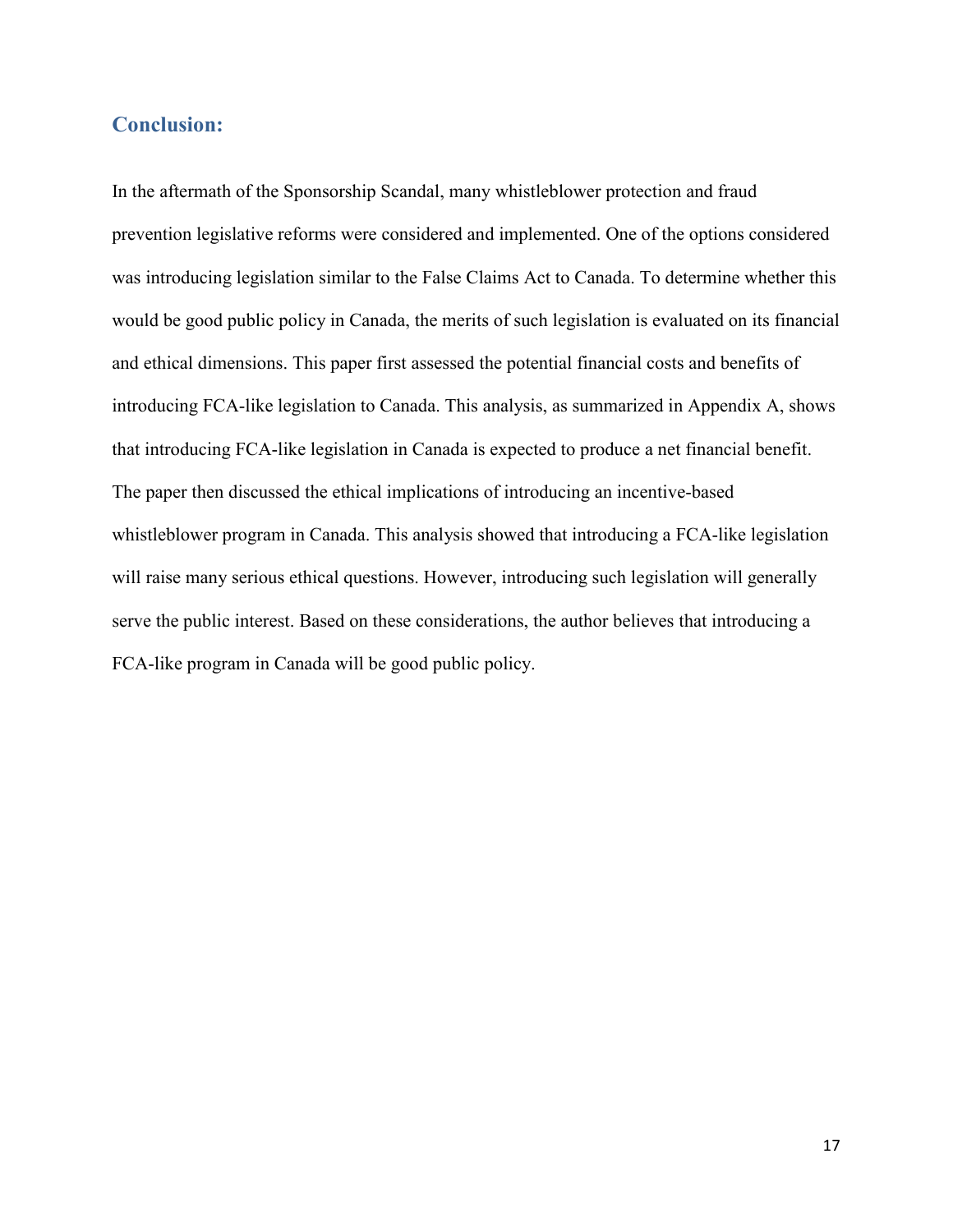# **Appendix A: Summary of Cost-Benefit Analysis:**

Based on the cost-benefit analysis, the financial benefits and costs of the FCA to the U.S. in

1997-2001 are estimated to be:

|                            | <b>Benefit (millions)</b>               |                           | <b>Cost (millions)</b>  |
|----------------------------|-----------------------------------------|---------------------------|-------------------------|
| <b>Recoveries from</b>     | 4,103                                   | <b>Cost of Pursuing</b>   | 310                     |
| Fraud                      | $(3,490$ net of payment<br>to relators) | <b>Legitimate Cases</b>   |                         |
| <b>Estimated Potential</b> | Hard to quantify                        | Cost of False &           | 792                     |
| <b>Fraud Deterred</b>      |                                         | <b>Baseless Cases</b>     |                         |
|                            |                                         | <b>Conflict with</b>      | Hard to quantify but    |
|                            |                                         | <b>Voluntary</b>          | expected to be less     |
|                            |                                         | <b>Disclosure Program</b> | than the benefit of     |
|                            |                                         |                           | fraud deterrence effect |
| <b>Total</b>               | 4,103                                   |                           | 1,102                   |
|                            | $(3,490$ net of payment                 |                           |                         |
|                            | to relators)                            |                           |                         |
| <b>Net Benefit</b>         |                                         |                           | 2,588                   |

# **Table 1 – Estimated Cost & Benefit of the FCA in the U.S. (1997 – 2001)**

Note: the recoveries from fraud figure is the amount recovered between 1997 and 2001. This is to match the time period of the estimated costs

The recoveries from fraud figures are derived from U.S. Department of Justice's False Claims Act Statistics (2008). The cost figures are derived from work done by Carson et al. (2008).

In the U.S., the quantifiable financial benefit of the FCA exceeds its quantifiable costs. In addition, the author of this paper believes that the FCA's fraud deterrence benefit is likely to exceed the cost of potential conflicts between the FCA and voluntary compliance and disclosure programs.

The benefits and costs of FCA-like legislation in Canada are expected to be similar to that of the

FCA in the U.S. but on a smaller scale. The following forecast assumes that the benefits and

costs scale linearly with government spending on private contractors (Canada spent about \$15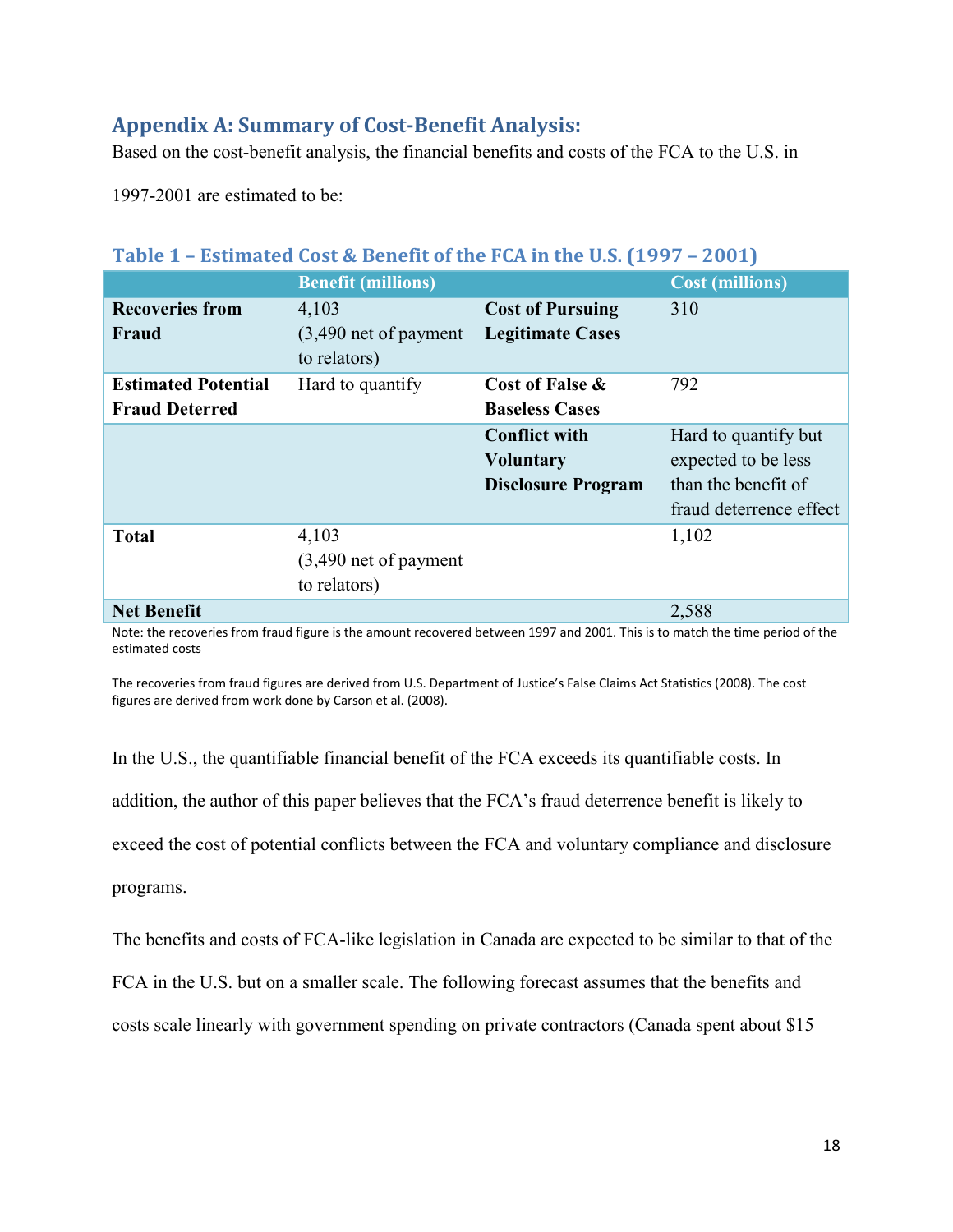billion in 2007, U.S spent about \$1 trillion in 1997-2001 (OMB Watch, 2009)). Based on this assumption, the financial benefits of FCA-like legislation are expected to exceed its costs.

|                                                     | <b>Benefit (millions)</b>                        |                                                                       | <b>Cost (millions)</b>                                                                        |
|-----------------------------------------------------|--------------------------------------------------|-----------------------------------------------------------------------|-----------------------------------------------------------------------------------------------|
| <b>Recoveries from</b><br>Fraud                     | $62^7$<br>$(528$ net of payments<br>to relators) | <b>Cost of Pursuing</b><br><b>Legitimate Cases</b>                    | $5^9$                                                                                         |
| <b>Estimated Potential</b><br><b>Fraud Deterred</b> | Hard to quantify                                 | Cost of False &<br><b>Baseless Cases</b>                              | $12^{10}$                                                                                     |
|                                                     |                                                  | <b>Conflict with</b><br><b>Voluntary</b><br><b>Disclosure Program</b> | Hard to quantify but<br>expected to be less<br>than the benefit of<br>fraud deterrence effect |
| <b>Total</b>                                        | 62<br>(52 net of payments to<br>relators)        |                                                                       | 17                                                                                            |
| <b>Net Benefit</b>                                  |                                                  |                                                                       | 38                                                                                            |

**Table 2 – Projected Yearly Cost & Benefit of FCA-like Legislation in Canada (2007)** 

 7 4.1 billion/1 trillion \* 15 billion = 62 million 8 3.49 billion/1trillion \* 15 billion = 52 million 9 310 million/1 trillion \* 15 billion = 5 million

 $10$  792 million/1 trillion \* 15 billion = 12 million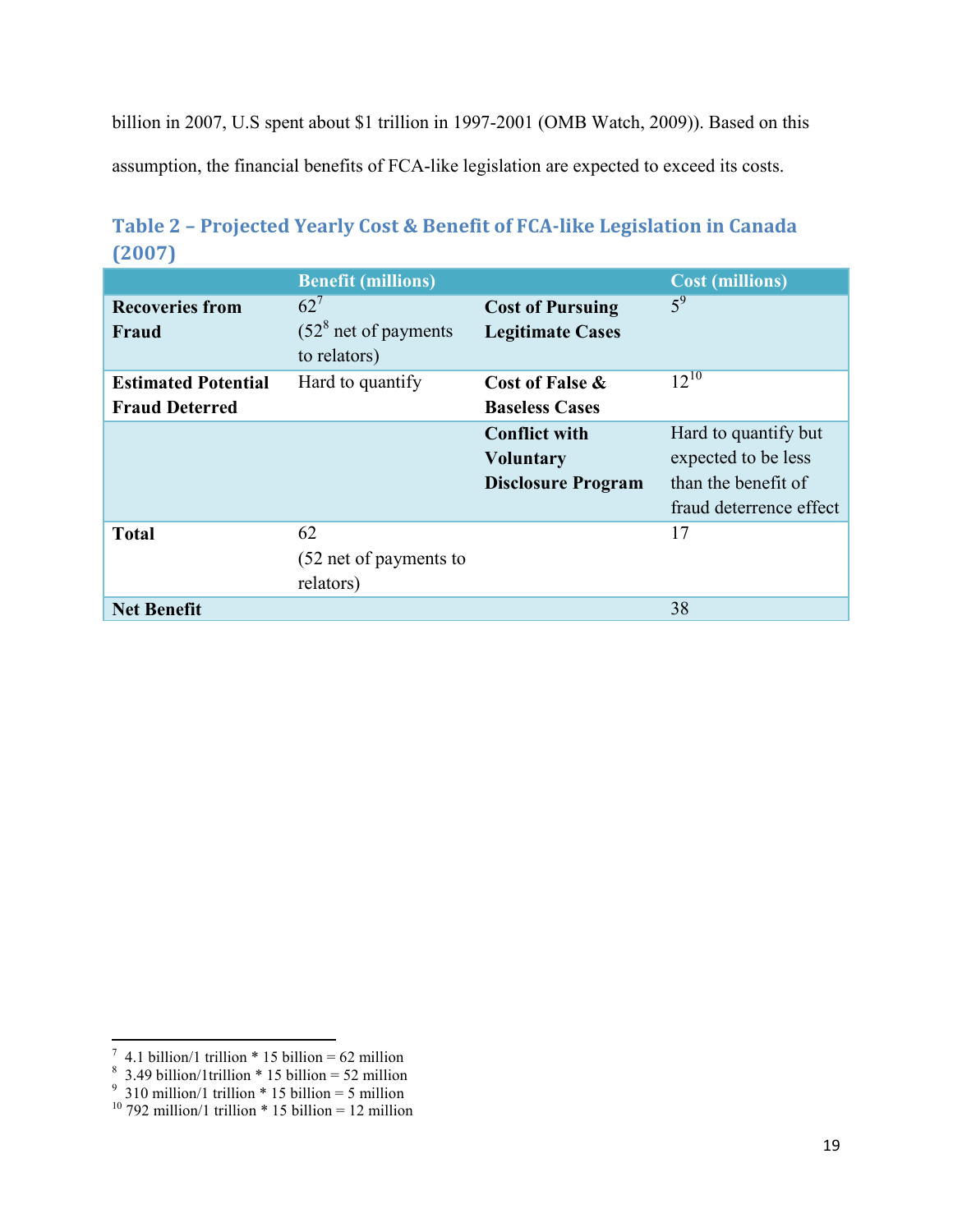# **Bibliography**

Armstrong, D. (2005, Aug 4). Whistleblower Clash Over Splitting Award; AIDS Foundation's Dispute with Serono Ex-Employees May Delay Company's Pact. *Wall Street Journal* , p. B2.

Askanase, E. S. (2003). Qui tam and the False Claims Act: Criminal punishment in civil disguise. *Defense Counsel Journal* , 70(4), 472-484.

Blair, D. C. (2008). Tax Whistleblowers: Prevention and Mitigation of Costs Associated with Meritless Claims. *Tax Executive* , 60(5), 351-353.

Bouville, M. (2008). Whistle-blowing and Morality. *Journal ob Business Ethics* , 81(3), 579-585.

Caeser, N. (2007, May). Waive Whistleblower Away. *HomeCare Magazine* , pp. 30(5), 64.

Canadian Parliament. (2006). *Bill C-2.* Retrieved 11 03, 2009, from House Publications: http://www2.parl.gc.ca/HousePublications/Publication.aspx?Parl=39&Ses=1&Mode=1&Pub=Bill&Doc=C -2\_4&Language=E

Carson, T. L. (2008). Whistleblowing for Profit: An Ethical Analysis of the Federal False Claims Act. *Journal of Business Ethics* , 77: 361-376.

CBC News Online. (2006, Oct 26). *Indepth: Sponsorship Scandal Federal Sponsorship Scandal.* Retrieved Nov 16, 2009, from CBC: http://www.cbc.ca/news/background/groupaction/index.html

Christine Casey: whistleblower, Face value. (2003, Jan 18). *The Economist* , pp. Vol 366, Iss. 9307 pg 66.

Cruise, P. L. (2001). Are there virtues in whistleblowing? Perspective from health care organizations. *Public Administration Quarterly* , 25(3/4), 413-435.

Daniels, R. &. (1995). Rewarding Whistleblowers: The Cost and Benefits of an Incentive Based Compliance Strategy. *Corporate Decision Making in Canada* , 525-549.

Ditchburn, J. (2006, May 11). *Bad idea to reward whistleblowers with cash: integrity commisioner.* Retrieved Nov 19, 2009, from Canadian NewsWire: CBCA Complete (Document ID: 1038953151)

Dyck, A. M. (2009). Who Blows the Whistle on Corporate Fraud. *National Bureau of Economic Research Working Paper No. 12882* .

Fraser, E. (2008). Reducing Fraud against the Government: Using FOIA Disclosure in Qui Tam Litigation. *University of Chicago Law Review* , 75(1), 491-532.

Gasparino, C. &. (1999, Apr 9). Big Payday for a Whistleblower --- Ex-Bond Star Awaits Millions. *Wall Street Journal (Eastern Edition)* , p. C1.

Hume, L. &. (2007, Jan 5). Whistleblower for Hire; Lissack Urges Issuers to Help Find Abuses. *Bond Buyer* , p. 1.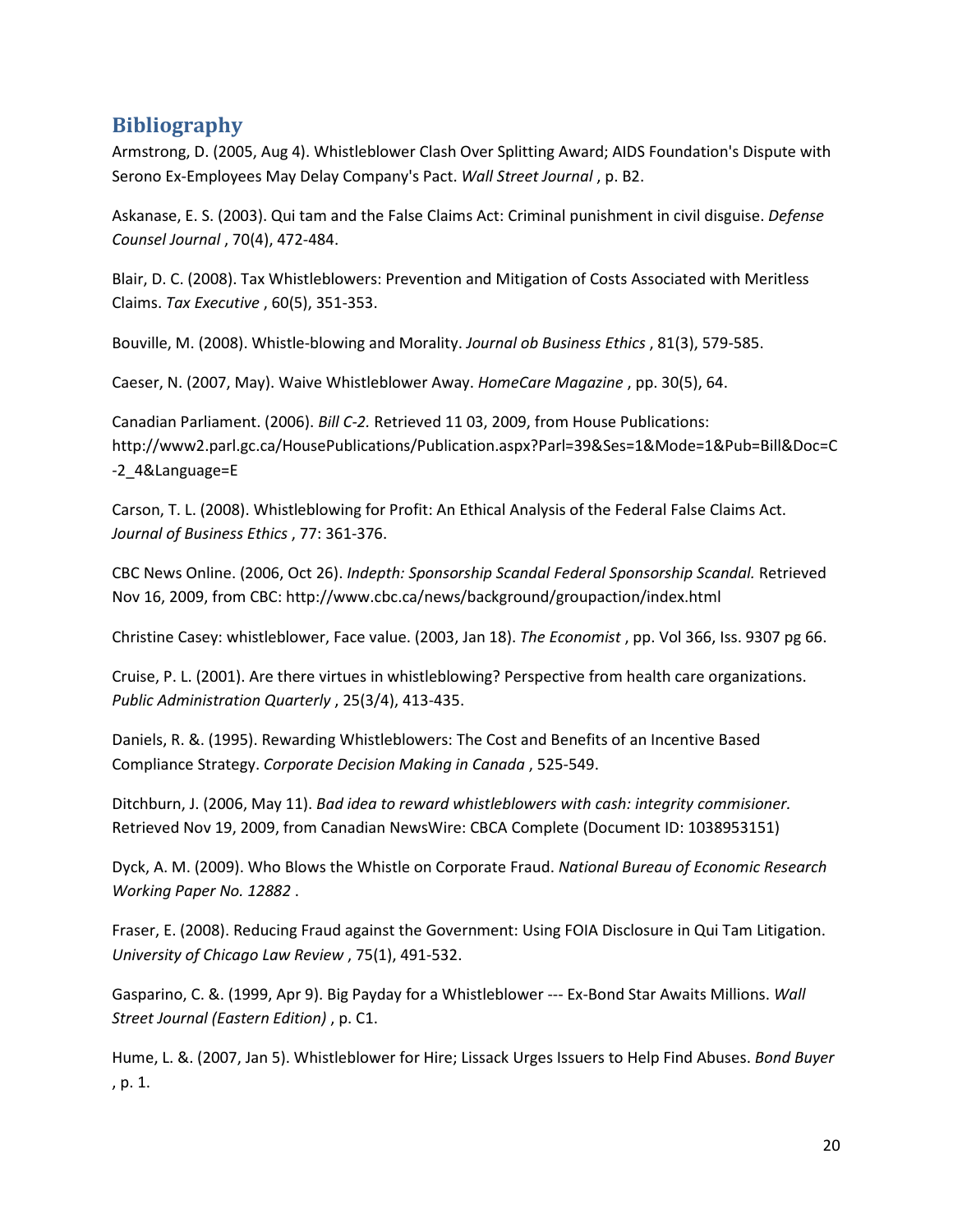III, J. R. (2002). The marraige of the False Claims Act and the Freedom of Information Act: Parasetic potential or positive synergy? *Vanderbilt Law Review* , 55(5), 1549-1590.

Lankenau, K. F. (2004). False Claims on Public Projects: Don't bet Your Business on It. *AACE International Transactions* , CD11-CD14.

Lewis, T. A. (2000). The False Claims Act and its "quitam" provision -- a primer. *The Government Accountants Journal* , 49(4), 36-43.

Mattie, A. &.-C. (2009). The Federal False Claims Act and Qui Tam Actions: What Every HealthCare Manager Should Know. *Journal of Legal, Ethical and Regulatory Issues* , 12(2), 49-68.

May, K. (2006, March 13). *Tories looking into whistleblower law that would pay a bounty.* Retrieved Nov 16, 2009, from CanWest News, 1: CBCA Complete. (Document ID: 1003215511)

Meyer, J. A. (2003). *Fighting Medicare Fraud: More Bang for the Federal Buck.* Washighton D.C.: Taxpayers Against Fraud.

Naj, A. K. (1992, Dec 7). Federal Judge Awards Ex-GE Staffer Record Amolunt in Whistleblower Case. *Wall Stree Journal* , p. A5.

Naj, A. K. (1992, Nov 4). Justice Department Seeking to Reduce Reward for Whistleblower at GE Unit. *Wall Street Journal* , p. A 4.

O'Leary, H. L. (2008, May). Follwing the Rules. *Trustee* , p. 61(5).

OMB Watch. (2009, Oct 22). *Summary of Federal Spending: Financial Assistance and Procurement*. Retrieved Nov 16, 2009, from OMB Watch: http://www.fedspending.org/

Rice, B. (2006). Is whistleblowing worth it? *Medical Economics* , 83(2), 58-63.

Ruhnka, J. C. (2000). Qui tam claims: Threat ot Voluntary Disclosure Programs in Healthcare Organizations. *Journal of Health Politics, Policy and Law* , 25(2): 283.

Ruhnka, J. C. (1998). The 'new' False Claims Act. *CPA Journal* , 68(4), 40-45.

Scott, P. D. (2007). Whistelblowers Wanted. *Journal of Accountancy* , 203(5), 86.

Spevak, C. (2006, Jul). Health Care Whistleblower Suits Expected to Increase. *Physician Executive* , p. 54.

StatCan. (2006, September 1). *University tuition fees .* Retrieved March 20, 2010, from StatCan: http://www.statcan.gc.ca/daily-quotidien/060901/dq060901a-eng.htm

Treasury Board of Canada Secretariat. (2009, Apr 2). *2007 Purchase Activity Report.* Retrieved Nov 16, 2009, from http://www.tbs-sct.gc.ca/pubs\_pol/dcgpubs/con\_data/par-07-rpa-eng.asp

U.S. Department of Justice. (2008, Nov 5). *False Claims Act Statistics.* Retrieved Nov 16, 2009, from www.usdoj.gov